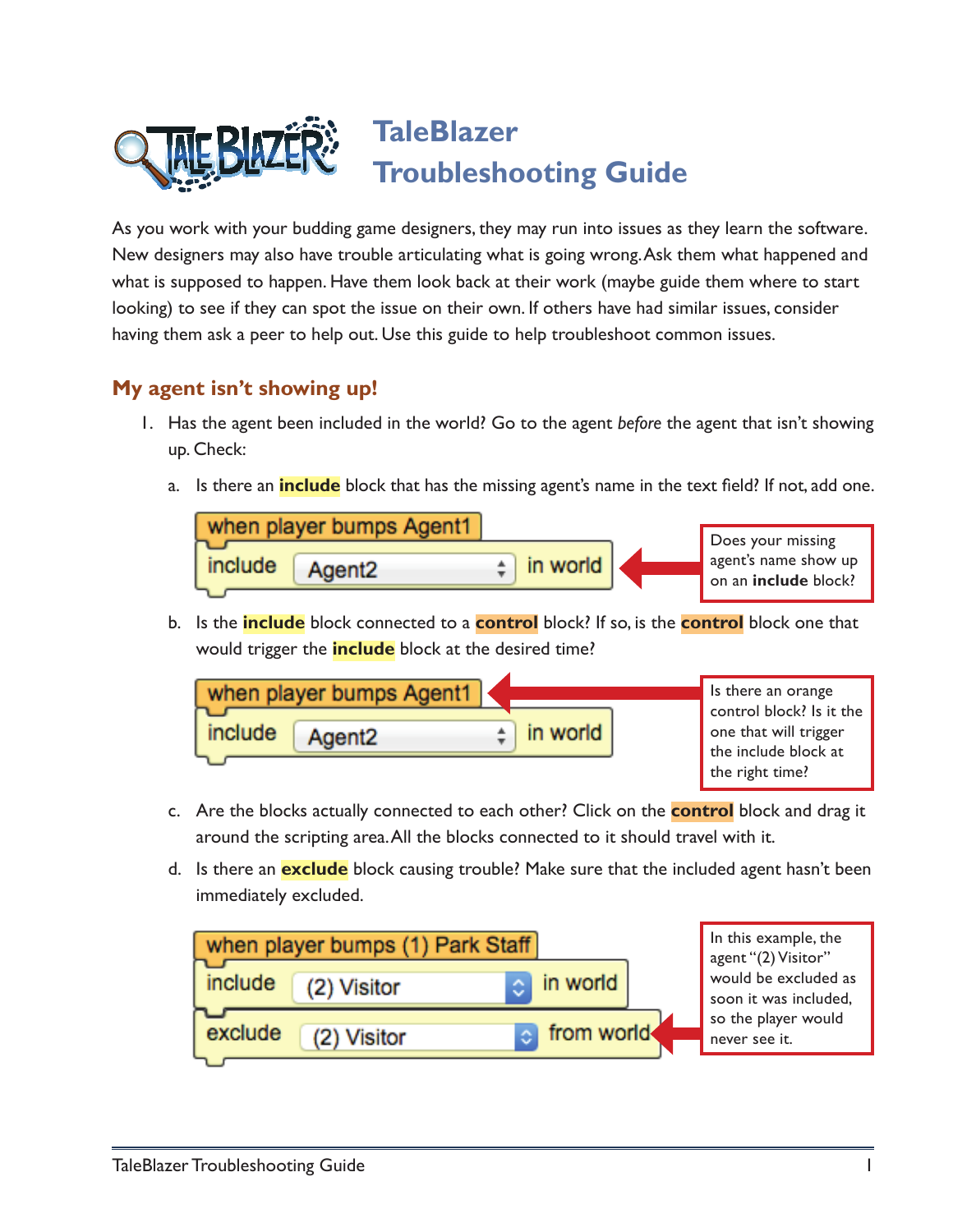- 2. Is the agent invisible?
	- a. Go to the agent that isn't showing up and look at its bump settings. Is it set to show up on the map?



- 3. Is the agent in the correct region?
	- a. Go to the agent that isn't showing up and look at its location settings on the left side of the editor screen. Check to make sure the dropdown menu near the game coordinates reads the expected region (which map is the agent supposed to show up on?).

| Location                       |   |              |    |                                              |
|--------------------------------|---|--------------|----|----------------------------------------------|
| Main                           | ٥ | <b>X</b> 172 | 99 |                                              |
| Main<br><b>End</b><br>ClueCode |   |              |    | tion of this agent as the start location for |

- 4. Are you using a **bump next** block?
	- a. If you are using a **bump next** block, you will still need an **include** block before it to include the agent in the world.



## **My action button isn't working (script actions)!**

- 1. Does the button do anything when tapped in the mobile? If so, review the blocks attached to the action for anything unexpected.
- 2. If the button doesn't do anything at all, check the following on the agent or tab that has the malfunctioning script action: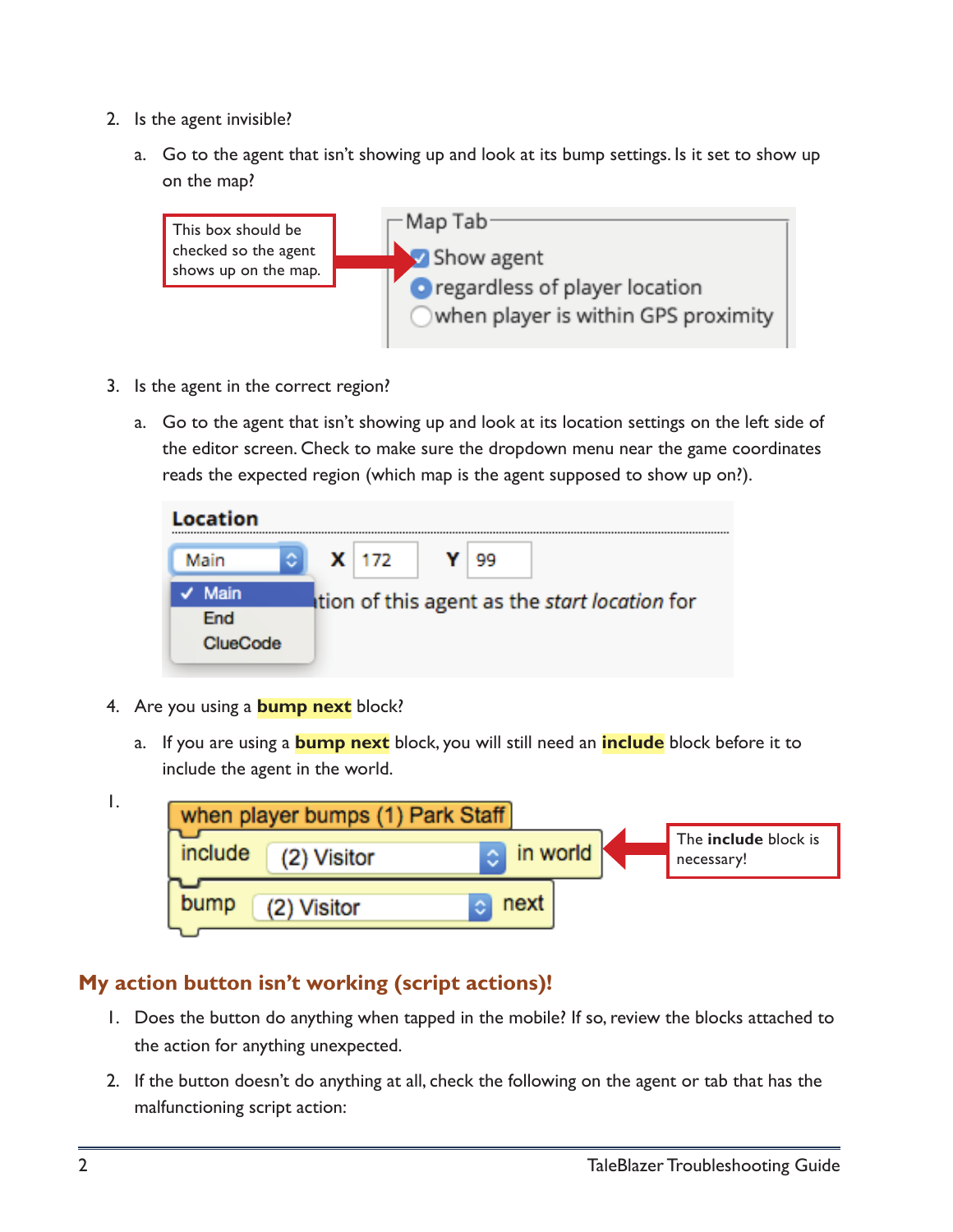a. Scroll down and look on the left side for the area labeled Actions. Make sure there is something in the content column for the troublesome action.

| <b>Actions</b>              |                                         |               |                |   |  |  |
|-----------------------------|-----------------------------------------|---------------|----------------|---|--|--|
| Hide OK button on dashboard |                                         |               |                |   |  |  |
| <b>Add Action</b>           | On the dashboard, sort by: default<br>٠ |               |                |   |  |  |
| <b>Name</b>                 | Type                                    | Content       | <b>Visible</b> |   |  |  |
| Cut it down                 | script<br>٠                             | Answer A<br>٥ |                |   |  |  |
| Leave it up                 | script<br>۰                             | Answer B<br>٥ | yes            | 靣 |  |  |

b. If the action is a script action and the content column has the name of a script in it, look for the corresponding stack of blocks in the script area. Does the top-most **control** block have other blocks connected to it? (Make sure they are actually connected by moving the **control** block around the scripting area—the blocks beneath it should travel with it.)

| <b>Answer A</b><br>include<br>in world<br>$\hat{\mathbb{C}}$<br>(7) Cut it down end | Are all these<br>blocks really<br>connected to the<br>orange control |
|-------------------------------------------------------------------------------------|----------------------------------------------------------------------|
| next<br>bump<br>ô<br>(7) Cut it down end                                            | block? Click on<br>the orange block                                  |
| ¢<br>٥<br>move<br>to<br>End<br>player                                               | and drag it around<br>to find out.                                   |
| switch to<br>tab<br>Map                                                             |                                                                      |

## **This agent isn't supposed to be on the map at the beginning of the game!**

1. This is almost certainly because the agent still has the default setting to be included at the beginning of the game. Go to the agent in the editor and look for the accessibility settings

on the left side of the screen. Click the circle next to **Agent is NOT included at start**.

#### **Accessibility**

Is this agent included in the world when it starts? ◯ Agent is included at start Agent is NOT included at start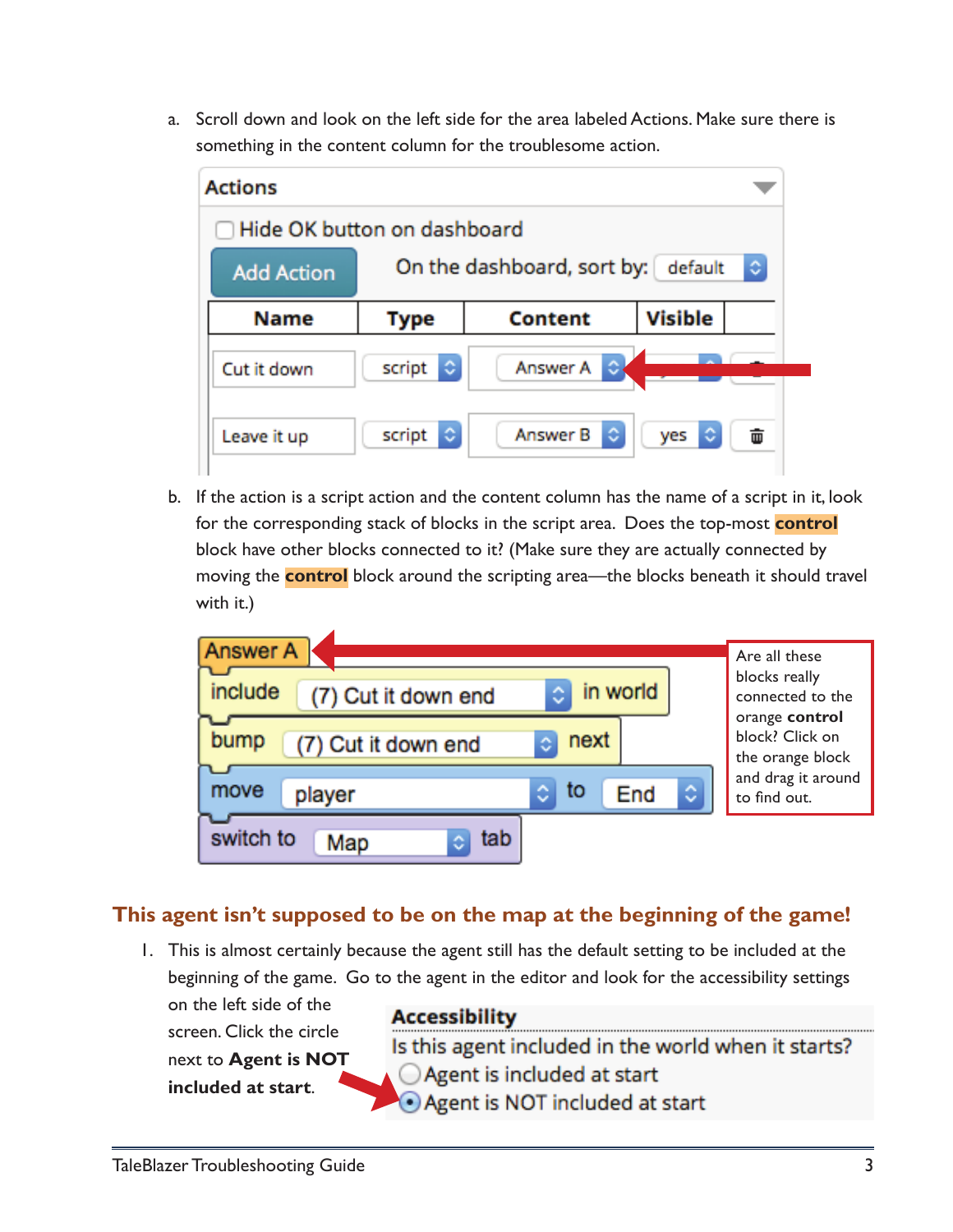## **My agents aren't popping up in the right locations!**

It can be a challenge to match up locations in the real world with places on the map in the game.

1. Know that GPS capabilities are limited. Even under the best conditions, GPS signals are only accurate to about 5 meters (about 16 feet). The agent will not pop up in the exact right spot consistently. If the player needs to look at something very specific, encourage game designers to use agent images and descriptions to help players find what they are looking for.



Here, the photo and description help the players find the rocks indicated, even if the GPS is slightly off.

- 2. Fine-tuning agent location is mostly done by trial and error. It is important for game designers to go outside to test their games (at least periodically). A couple things that might help with the process are:
	- a. Start with a game map that has paths and landmarks clearly marked. It is a whole lot easier to place an agent in relation to a landmark than find the correct spot in a sea of trees on a satellite map.



By lightening the image and drawing in some paths and buildings, the map on the right is much more navigable.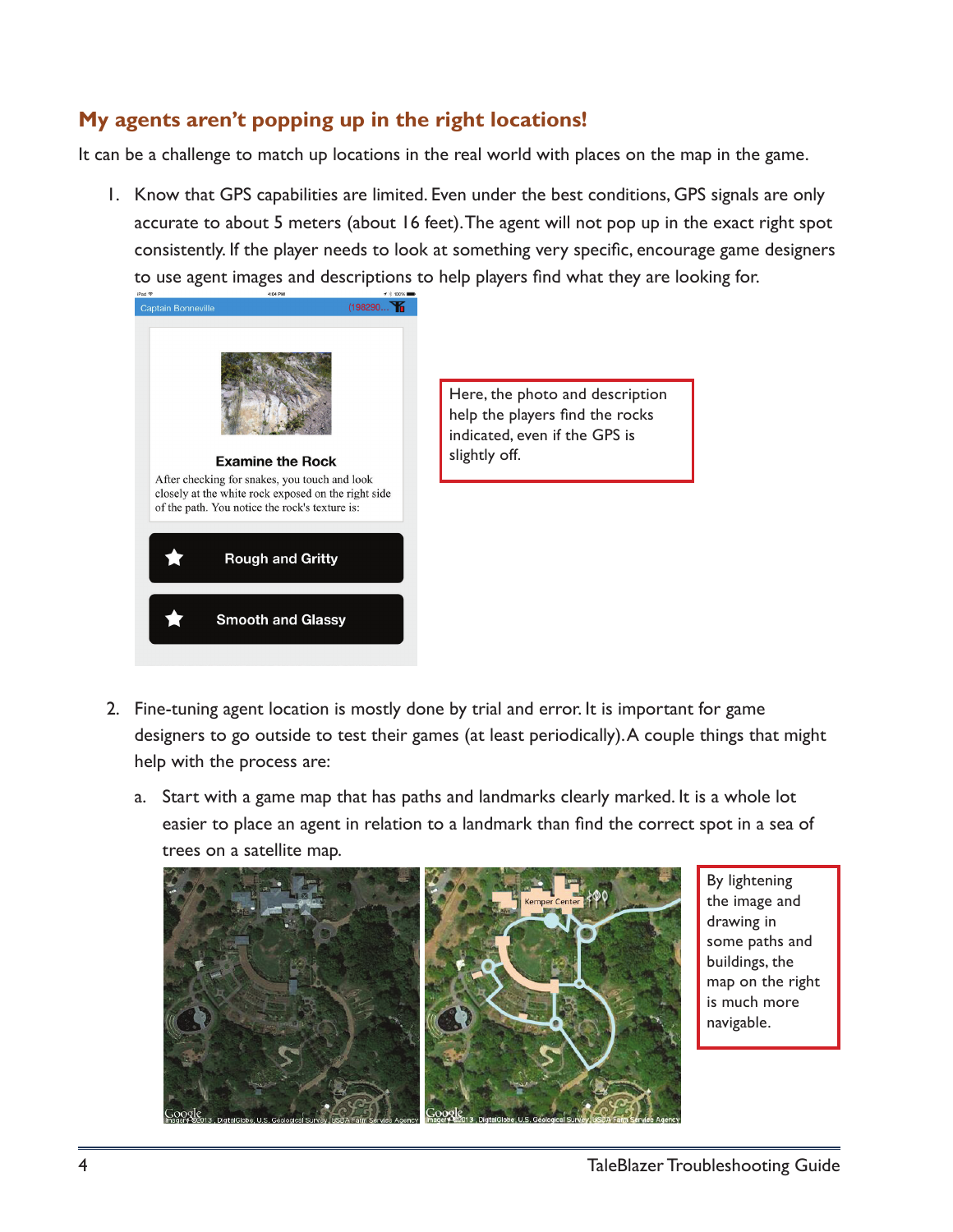- b. Have printed versions of the game map available for designers to mark. When designers go outside to test their games, they should bring a map with them. If an agent is in the wrong place, the game designers can stand where they think the agent *should* be. They can look at their device to see where the player icon is on the game map, then mark that spot on the paper map as the new location for the misplaced agent.
- c. You may find that placing an agent a little bit away from where it "should" be on the map results in better results as you play test the game, especially if the players come consistently from the same direction. This is because there is radius around the agent in which the player will bump the agent. Moving the agent slightly on the map helps account for this extra radius from a specific direction. Doing this will work best in areas with strong GPS signals. In areas with weaker GPS signals, the inaccuracy of the GPS in general will render this technique less effective.

### **Revert to a previously saved version of the game**

Sometimes major issues arise, or games are accidentally saved over by having the game open on more than one computer. The good news is you can revert to previously saved versions of the game! (This is another great reason to save games often!)

- 1. Go to your **My Games** list.
- 2. Instead of clicking the **Edit Game** button for your game, click **Game Page**.
- 3. Click the **Restore** button. A list of saved versions will appear.

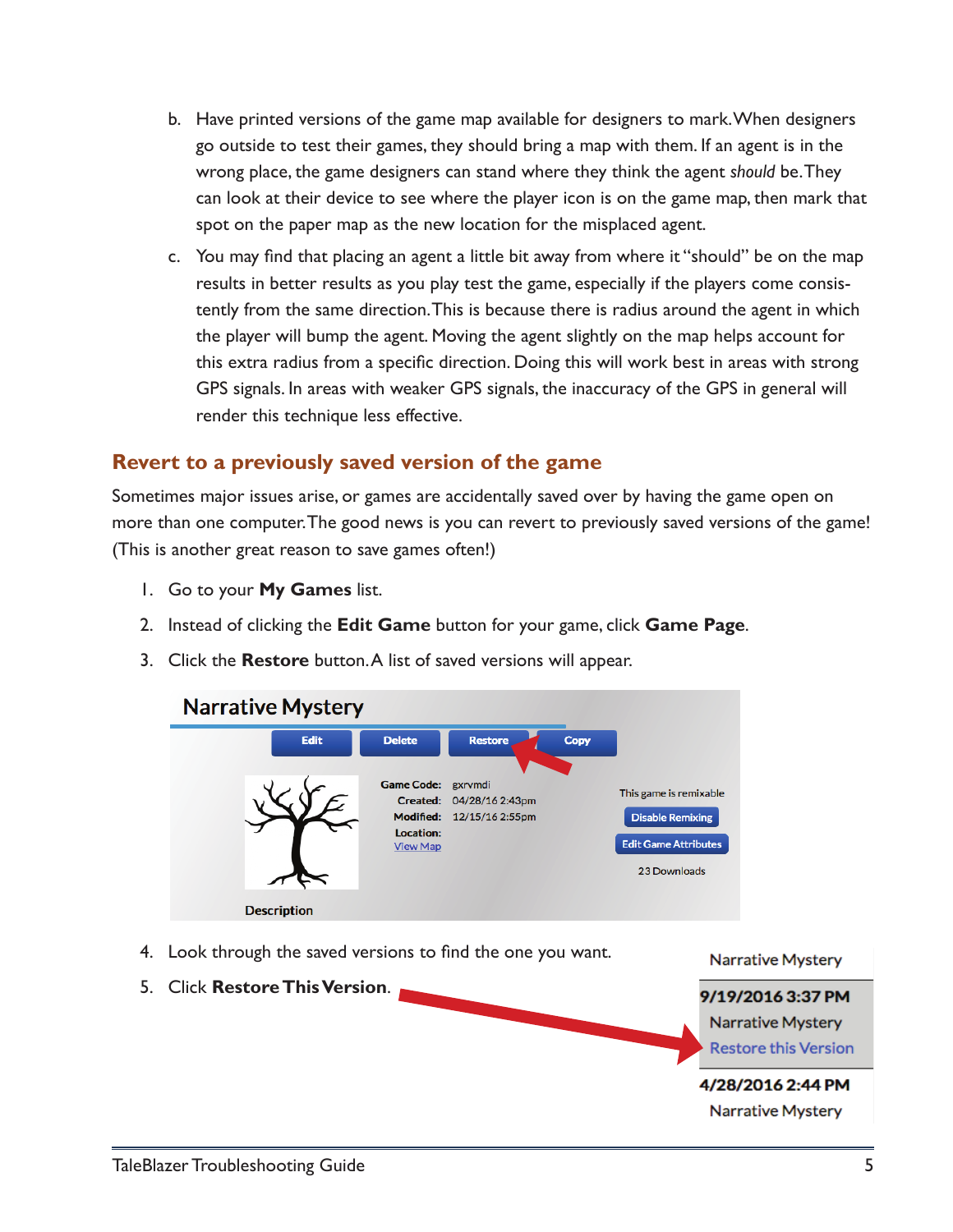## **Copying a game**

It can be useful to be able to copy a game—first to remix a game, as you do when using a template game or to save a version before making large changes to your game. There are a few different ways to copy games in TaleBlazer.

- 1. To copy a game that you made (it is already in your **My Games** list):
	- a. Find the game you want to copy in the **My Games** list on the TaleBlazer website.
	- b. Click the **Game Page** button for the game you want to copy.

| <b>Score Game</b> |                                    |                                                     |                  |               |
|-------------------|------------------------------------|-----------------------------------------------------|------------------|---------------|
|                   | Game Code: gnziqbj<br>Downloads 12 | Created 12/09/15 9:09am<br>Modified 02/09/16 9:31am |                  |               |
|                   |                                    | <b>Edit Game</b>                                    | <b>Game Page</b> | <b>Delete</b> |

- c. Click **Copy** on the page that opens up.
- d. Rename and save your game.
- 2. To copy a game from a different account using a game code:
	- a. Go to the **Game** menu and choose **Remix A Game**.



b. Type in the game code and click **Find Game**.